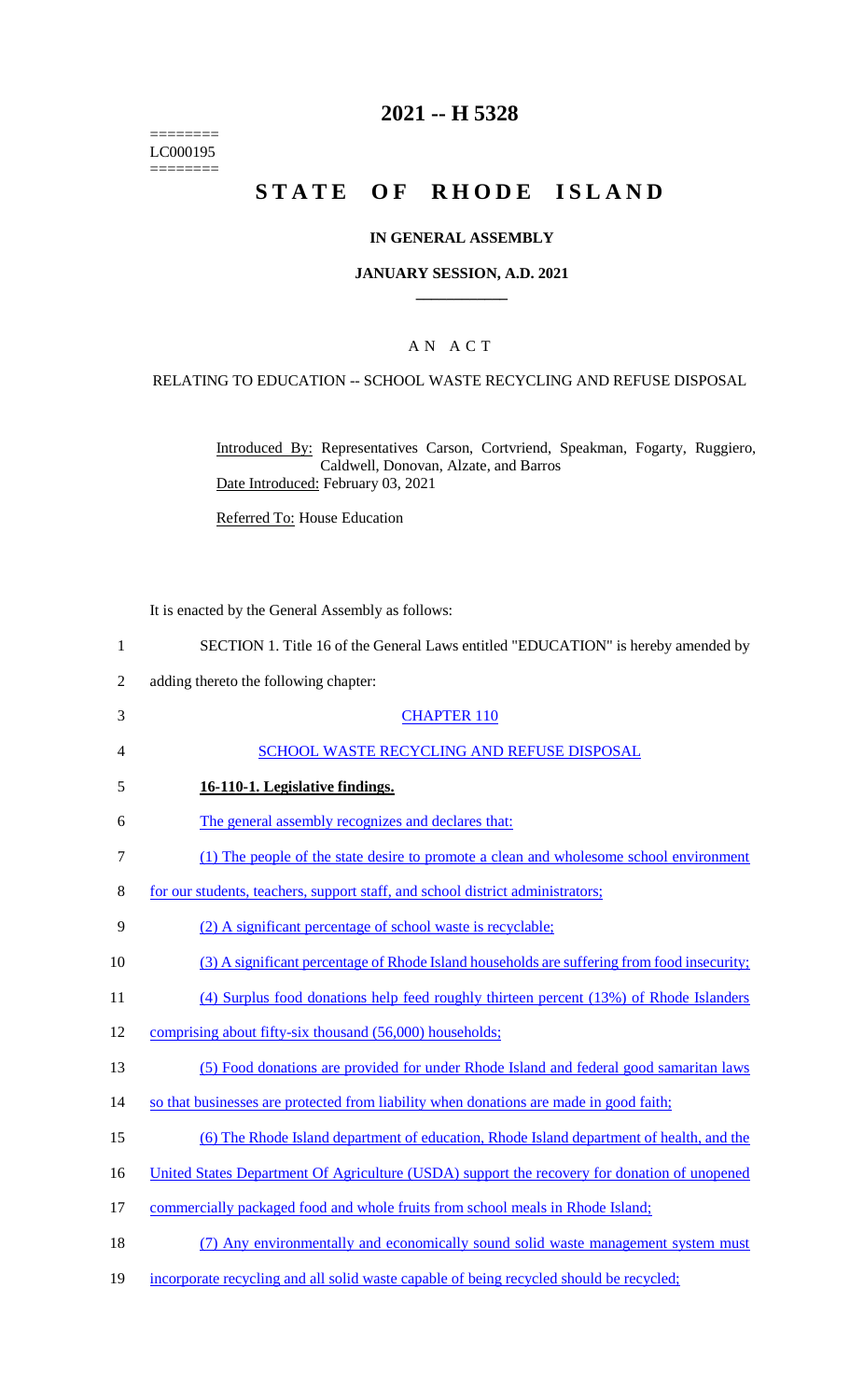2 in Rhode Island Schools; (9) A sound recycling program for all covered educational entities will best be achieved by cooperation of the Rhode Island resource recovery corporation, the department of environmental 5 management, the Rhode Island department of education, and the cities and towns of the state; and (10) Upon implementation, the program shall reduce food waste and paper waste at meal times and throughout the school day and should be encouraged statewide. **16-110-2. Definitions.**  As used in this chapter. (1) "Educational entity" means the entire Rhode Island school district including all public 11 and charter schools. (2) "Share tables" means any table, station or refrigerator within a school where school 13 pupils may return approved uneaten wholesome and safe food or beverage items which are then 14 made available to other school pupils for consumption. (3) "Waste audit" means an analysis of a facility's waste stream. The audit can identify 16 what types of recyclable materials and waste a facility generates, how much of each category is 17 recovered for recycling or discarded, and what materials can be composted. **16-110-3. Waste audit/report.**  (a) On or after January 1, 2022, and every three (3) years thereafter, every educational institution, including, but not limited to, all public and private schools grades kindergarten through 21 twelve (K-12), any charter public school, or any career and technical high school shall coordinate 22 and cooperate with the Rhode Island resource recovery corporation (RIRRC) for the purpose of conducting school waste audits. These audits shall produce waste management reports which shall 24 be collected, maintained, and delivered to all school district school boards, school district principals, school district facility managers, and school district superintendents. Such waste audits 26 shall be performed at every kindergarten through grade twelve (K-12) public, private, charter and vocational school in Rhode Island. (b) Waste audits and any reports required herein shall include guidelines and strategies on 29 reducing waste for each school district to incorporate into their food waste reduction and recycling programs in an effort to eliminate food waste, promote recycling, and provide food to local communities. (c) Educational institutions, using the guidelines and strategies pursuant to subsection (b) of this section, shall design and implement a waste collection system in accordance with applicable

1 (8) A significant amount of plastics, paper, and electronic equipment is generated as waste

34 state law for the diversion of items including, but not limited to, paper, books, furniture, computers,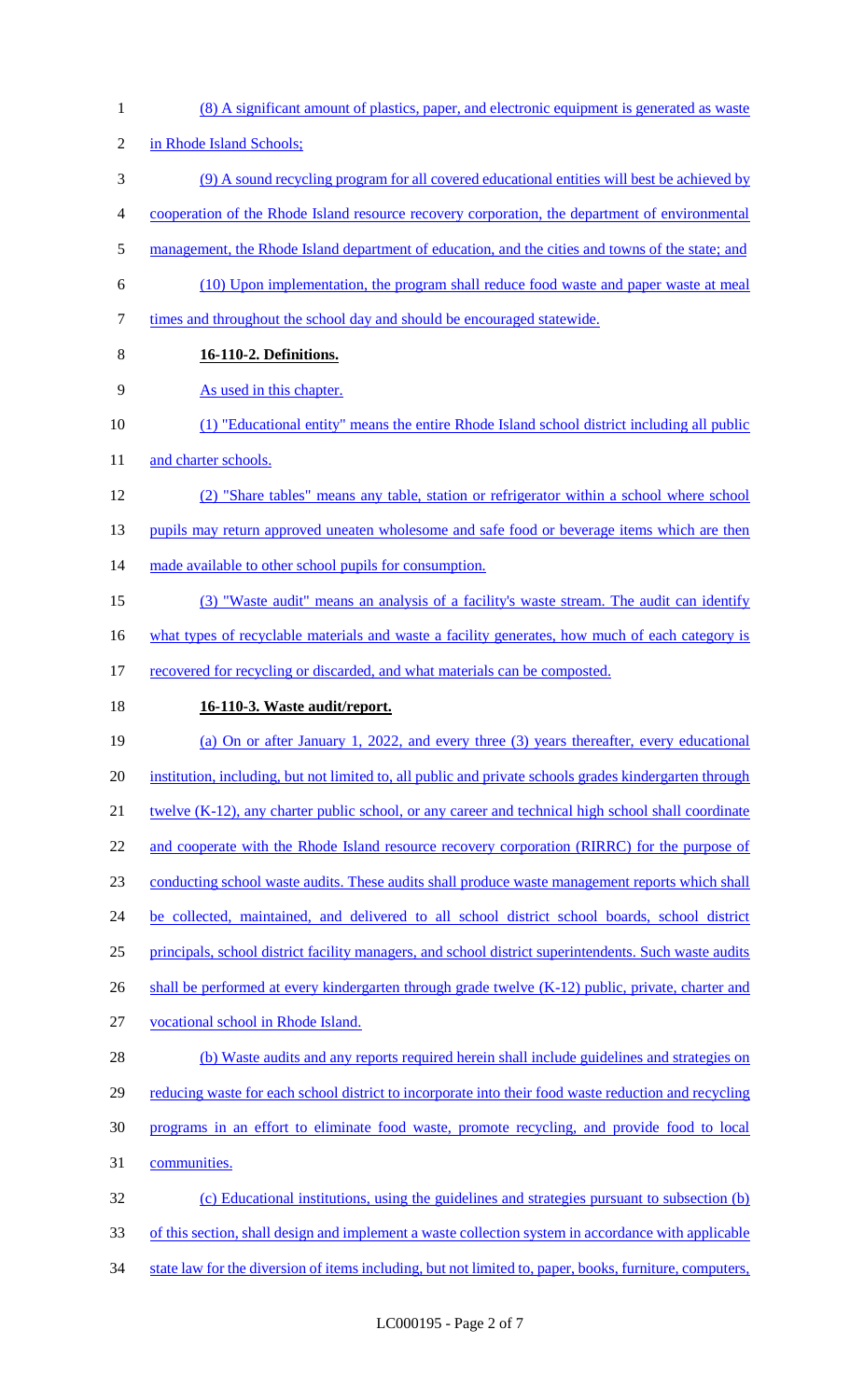- 1 office supplies, plastic, glass, cardboard and surplus foods.
- 2 (d) Notwithstanding any other provision of law, any waste audit conducted pursuant to this 3 section shall be provided free of charge by the RIRRC. 4 **16-110-4. Food service and refuse disposal.**  5 It shall be the policy of the state, the department of education, and any school district 6 thereunder to require that any request for proposal (RFP) to select a food service company (vendor) 7 to provide food services to a single school district, regional school district, multiple school districts, 8 including any public or private school grades kindergarten through twelve (K-12), any charter 9 public school, or any career and technical high school, shall include, as part of its proposal, 10 assurances that the vendor is in compliance with all laws relative to recycling and composting 11 pursuant to chapter 18.9 of title 23; provided that, food waste is separated for diversion within that 12 school district. 13 **16-110-5. Food service – Local sources preferred.**  14 It shall be the policy of the state, the department of education and any school district 15 thereunder to encourage that any request for proposal (RFP) to a food service company (vendor) to 16 provide food services to a single school district, regional school district or multiple school districts 17 including any public or private schools grades kindergarten through twelve (K-12), any charter 18 public school, any career and technical high school to encourage the use of a vendor that purchases 19 ten percent (10%) of the required food service product from a Rhode Island-based food service 20 company. In addition, it shall also be the policy of the state, the department of education, and any 21 school district thereunder, to encourage the use of vendors who recycle organic-waste materials at 22 an authorized composting facility, an anaerobic digestion facility, or by another authorized 23 recycling method, regardless of whether the entity purchasing the services is or is not a covered 24 entity or a covered educational institution pursuant to the provisions of § 23-18.9-7. 25 **16-110-6. Food donations by food service companies.**  26 (a) It shall be the policy of the state, the department of education and any school district 27 thereunder to require that any request for proposal (RFP) to select a food service company (vendor) 28 to provide food services to a single school district, regional school district or multiple school 29 districts including any public or private schools grades kindergarten through twelve (K-12), any 30 charter public school, or any career and technical high school shall require the vendor to donate 31 any unserved nonperishable or unspoiled perishable food to local food banks or the Rhode Island 32 Food Bank in accordance with the recommendations from the Rhode Island department of health
- 33 The Road to End Hunger" initiative.
- 34 (b) Vendors required to donate nonperishable and unspoiled perishable food to local food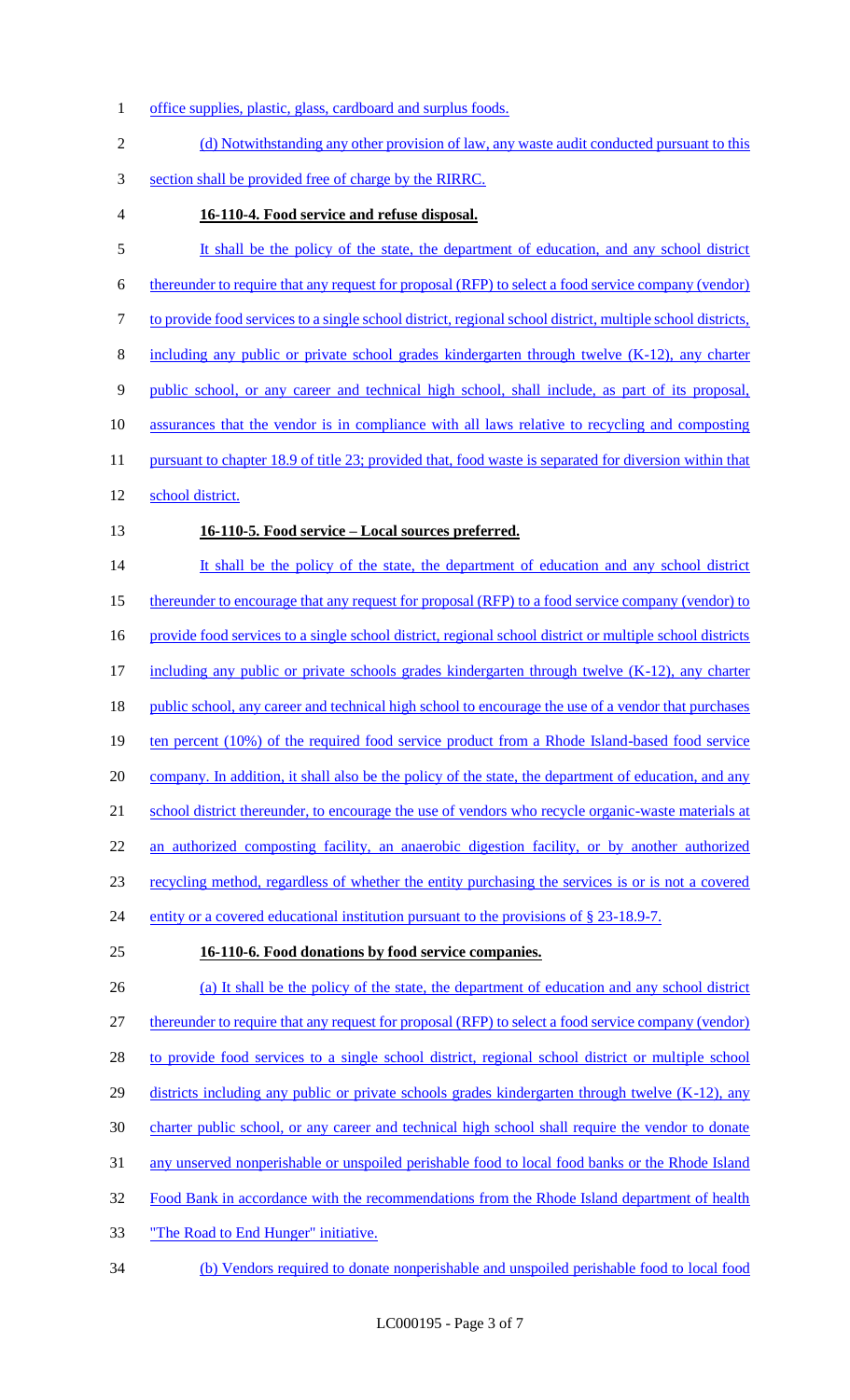1 banks or the Rhode Island Food Bank shall initially make arrangements for the provision

2 accommodations necessary to carry out the provisions of this section.

3 (c) Except for injury resulting from gross negligence or intentional misconduct in the 4 preparation or handling of donated food, no educational entity, person or vendor that donates food 5 that is fit for human consumption at the time it was donated, as required by subsection (a) of this 6 section, shall be liable for any damage or injury resulting from the consumption of the donated 7 <u>food.</u>

8 (d) The immunity from civil liability provided by this section applies regardless of 9 compliance with any laws, regulations, or ordinances regulating the packaging or labeling of food, 10 and regardless of compliance with any laws, regulations, or ordinances regulating the storage or 11 handling of the food by the donee after the donation of the food. The donation of nonperishable 12 food that is fit for human consumption but that has exceeded the labeled shelf life date 13 recommended by the manufacturer is protected pursuant to this section. The donation of perishable 14 food that is fit for human consumption but that has exceeded the labeled shelf life date 15 recommended by the manufacturer is protected pursuant to this section if the person that distributes 16 the food to the end recipient makes a good faith evaluation that the food to be donated is 17 wholesome.

- 18 (e) The local food bank or Rhode Island Food Bank that, in good faith, receives and 19 distributes food without charge, pursuant to subsection (a) of this section, that is fit for human 20 consumption at the time it was distributed is not liable for any injury or death due to the food unless 21 the injury or death is a direct result of the gross negligence or intentional misconduct of the 22 organization.
- 

## 23 **16-110-7. Expiration dates.**

24 An educational entity, person, or vendor that donates food as permitted by law shall not be 25 subject to civil or criminal liability or penalty for any violation of any laws, regulations, or 26 ordinances regulating the labeling or packaging of the donated product or, with respect to any other 27 laws, regulations, or ordinances, for a violation occurring after the time of donation. The donation 28 of nonperishable food that is fit for human consumption but that has exceeded the labeled shelf life 29 date recommended by the manufacturer is protected, pursuant to this section, if the entity, person 30 or vendor that distributes the food to the end recipient makes a good faith evaluation that the food 31 to be donated is wholesome. 32 **16-110-8. Share tables and food donation by schools.** 

33 It shall be the policy of this state, the department of education, and any school district

34 thereunder to provide and facilitate the use of share tables for collection for donation to encourage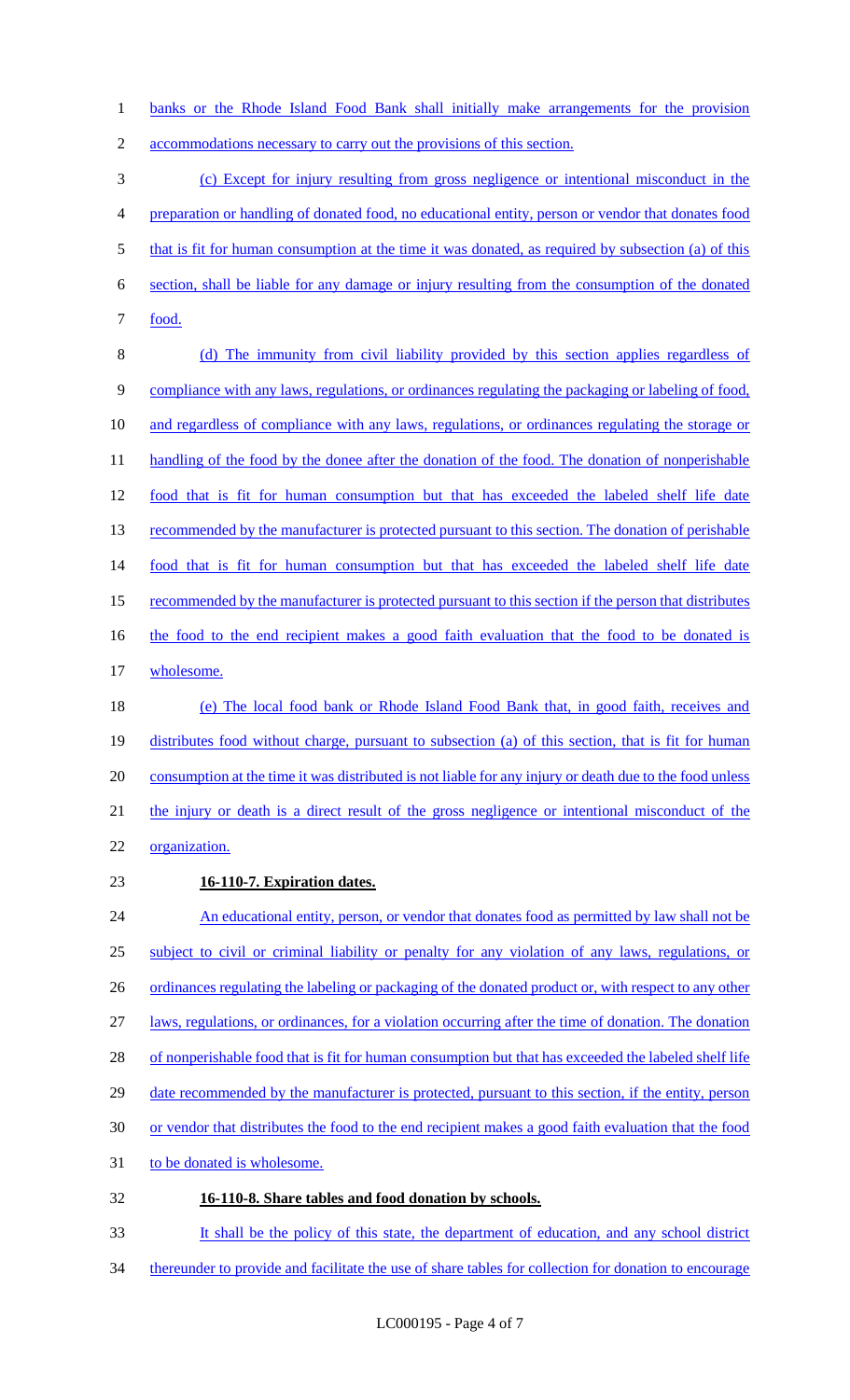- 1 the consumption of nutritious foods and reduce food waste. All Rhode Island school districts shall
- 2 create and use share tables provided that the food safety requirements outlined in 7 C.F.R. 210.13,
- 3 220.7, 226.20(1), and 225.16(a), respectively, are followed together with any applicable local and
- state health and food safety codes. Provided, further, any unused share table nonperishable or
- 5 unspoiled perishable food items may be provided to any local food pantry, soup kitchen, the Rhode
- Island Food Bank, or nonprofit serving people in need.
- 

## **16-110-9. Rules and regulations.**

- The commissioner is hereby authorized to promulgate whatever rules and regulations may
- be required to implement this chapter and shall annually provide notice to all school districts of the
- 10 department's school waste disposal and refuse disposal policies.
- SECTION 2. Section 23-18.9-17 of the General Laws in Chapter 23-18.9 entitled "Refuse
- Disposal" is hereby amended to read as follows:
- 

#### **23-18.9-17. Food waste ban.**

 (a) On and after January 1, 2016, each covered entity and each covered educational institution shall ensure that the organic-waste materials that are generated by the covered entity or at the covered educational facility are recycled at an authorized, composting facility or anaerobic digestion facility or by another authorized recycling method if:

- (1) The covered entity or covered educational facility generates not less than one hundred four (104) tons per year of organic-waste material; and
- (2) The covered entity or covered educational facility is located not more than fifteen (15) miles from an authorized composting facility or anaerobic digestion facility with available capacity to accept such material.
- (b) On and after January 1, 2018, each covered educational institution shall ensure that the organic-waste materials that are generated at the covered educational facility are recycled at an authorized, composting facility or anaerobic digestion facility or by another authorized recycling method if:
- 

 (1) The covered educational facility generates not less than fifty-two (52) tons per year of organic-waste material; and

 (2) The covered entity or covered educational facility is located not more than fifteen (15) miles from an authorized, composting facility or anaerobic digestion facility with available capacity to accept such material.

 (c) The director shall grant a waiver of the requirements of subsections (a) and (b) upon a showing that the tipping fee charged by the Rhode Island resource recovery corporation for non-contract commercial sector waste is less than the fee charged for organic-waste material by each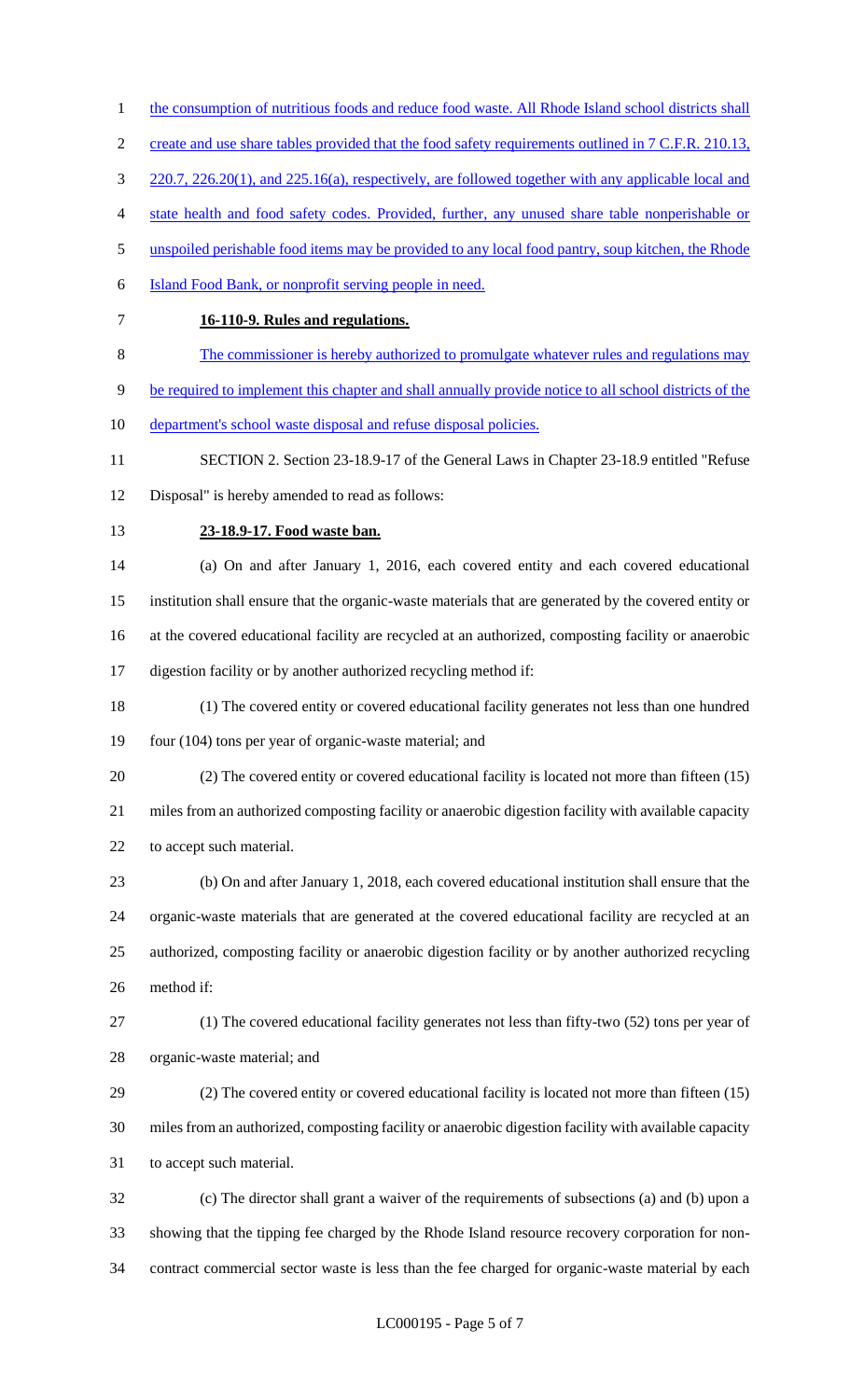- 1 composting facility or anaerobic digestion facility located within fifteen (15) miles of the covered
- 2 entity's location.
- 3 (d) On and after January 1, 2023, each covered entity and each covered educational
- 4 institution, including, but not limited to, any public or private school shall ensure that the organic-
- 5 waste materials that are generated by the covered entity or at the covered educational facility are
- 6 recycled at an authorized, composting facility or anaerobic digestion facility or by another
- 7 authorized recycling method if:
- 8 (1) The covered educational facility generates not less than thirty (30) tons per year of
- 9 organic-waste material; and
- 10 (2) The covered entity or covered educational facility is located not more than fifteen (15)
- 11 miles from an authorized, composting facility or anaerobic digestion facility with available capacity
- 12 to accept such material.

 $=$ 

13 SECTION 3. This act shall take effect upon passage.

#### LC000195  $=$